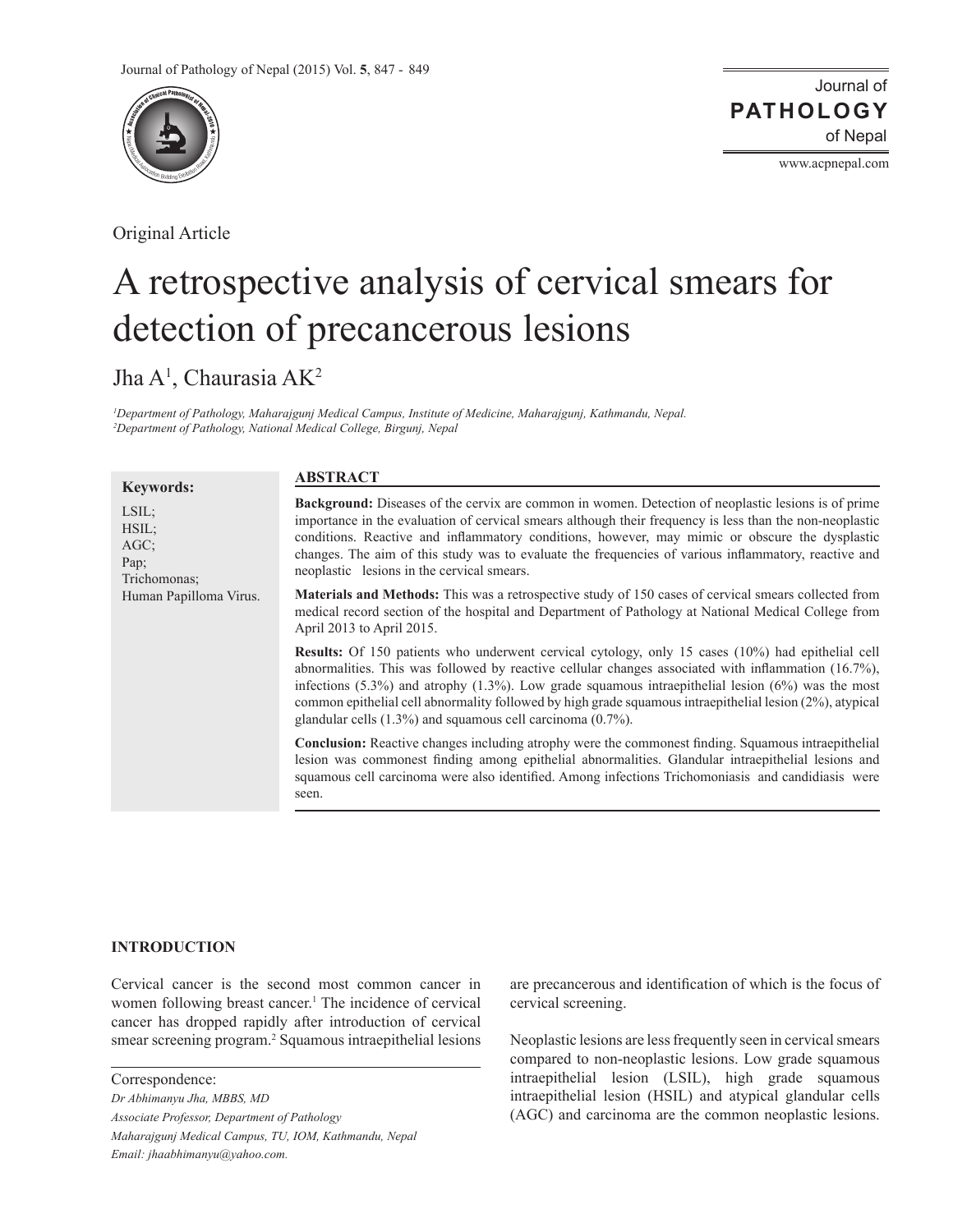Viruses especially high risk strains of Human papilloma virus (HPV) and Herpes simplex virus-2 (HSV-2) are implicated in the carcinogenesis of cervical intraepithelial neoplasia and cervical cancer.3-5 Intraepithelial neoplasia is a very critical point in the natural history of cervical carcinoma. In present study we evaluated cervical smear findings to detect frequency of various inflammatory, reactive and neoplastic lesions.

## **MATERIALS AND METHODS**

This was a retrospective study of 150 cases of cervical smears. Prior to the study permission was obtained from institutional review committee. The data was obtained from the medical record section and Department of Pathology at National Medical College, Birgunj, Nepal from April 2013 to April 2015. The 2001 Bethesda system was used to categorize the smears. The findings were tabulated and analyzed in Microsoft Excel vesion 2007.

#### **RESULTS**

Out of 150 cases 100 cases did not reveal any significant pathology. Age range was 20 to 60 years. Epithelial cell abnormalities were detected in 25-60 yrs of age. Epithelial cell abnormalities were detected in only 15 cases (10%) while eight cases had specific infections (table 1). Among epithelial cell abnormalities LSIL was the commonest findings (60%) followed by HSIL, AGC and squamous cell carcinoma (table 2).

## **DISCUSSION**

Cervical cancer is one of the leading causes of mortality and morbidity among women throughout the world. In developing countries it is the most common gynecological cancer and one of the leading causes of cancer death among women. Nearly four lacs new cases of cervical cancers are diagnosed annually worldwide and 80% of them are diagnosed in the developing countries.<sup>6</sup> There should be an effective mass screening program aimed at specific age group for detecting precancerous condition before they progress to invasive cancers.7 Detection of epithelial cell abnormality as per guidelines of Bethesda system is

| Table1: Frequency of various lesions in cervical smears |  |  |
|---------------------------------------------------------|--|--|
|                                                         |  |  |

| <b>Cervical cytology findings</b>                         | No. of cases | Percentage  |
|-----------------------------------------------------------|--------------|-------------|
| Negative for intraepithelial lesions                      |              | $(66.66\%)$ |
| Reactive cellular changes associated with<br>inflammation |              | $(16.66\%)$ |
| Bacterial vaginosis                                       |              | $(03.33\%)$ |
| Candidiasis                                               |              | $(01.33\%)$ |
| Atrophic Smear                                            |              | $(01.30\%)$ |
| Epithelial cell abnormalities                             |              | $(10.00\%)$ |
| Total                                                     |              | 100%        |

 **Table 2: Frequency of epithelial cell abnormalities**

| <b>Epithelial cell abnormalities</b> | No. of cases | Percentage  |
|--------------------------------------|--------------|-------------|
| LSIL.                                |              | $(60.00\%)$ |
| HSIL.                                |              | $(20.00\%)$ |
| AGC                                  |              | $(13.30\%)$ |
| SCC.                                 |              | $(06.60\%)$ |
| Total                                |              |             |

mainstay in the detection of precancerous lesion in cervical smears.<sup>8</sup>

In present study 10% of the cervical smears showed epithelial cell abnormalities. Mean age for epithelial cell abnormality was 40 year. Mean age was almost similar for LSIL and HSIL. Mean age of patients was 51.02±10.18 years in the study of Ranabhat et al.<sup>9</sup> Mean age of the patients with diagnosis of LSIL was 32.3 years and for HSIL it was 40.5 years in the study of Bal et al.<sup>10</sup>

In the study by Banik et al involving 1699 patients, the epithelial cell abnormality was seen in 8.18% cases.<sup>11</sup> In the study of Bal et al and Ahmed et al, it was seen in 5% and 1.3% respectively, and the former study involved only 300 cervical smears and later involved 7772 cases.<sup>11,12</sup> In this study the frequency of epithelial cell abnormality is high as compared to other studies which can be as a result of less number of cases involved in the study.

Among epithelial cell abnormalities most common finding was LSIL that was followed by HSIL, AGC and SCC. In the study of Banik et al (n=1699) LSIL was detected in 6.36% of cases, HSIL in 1.18% cases, AGC in 0.12% cases and malignancy in  $0.35\%$  of total cases.<sup>11</sup> Considering the total cases in present study LSIL, HSIL, AGC and SCC were 0.06%, 0.02%, 0.01% and 0.006% respectively (table 2), while in the study by Ahmed et al (n=7772) these findings were, LSIL (0.19%), HSIL (0.37%), AGC (0.25%), and SCC (0.10%) respectively.<sup>12</sup> Contrary to above studies in the study of Ranabhat et al HSIL was the commonest finding among epithelial cell abnormality.<sup>9</sup> In present study specific infections were detected only in eight cases. In five cases it was bacterial vaginosis and in three cases it was candidiasis. In the study of Ranabhat et al Candidiasis, Trichomonisis, bacterial vaginosis and Herpes simplex infections were detected in nine cases  $(1\%)$ , four cases  $(0.45\%)$ , 67 cases (7.6%) and in three cases (0.34%) respectively unlike present study.9 In the study Shurbaji et al Candida was identified in 309 (3.0%) of the 10,370 smears. Ninety-nine (72%) patients were asymptomatic, 29 (21%) had symptoms typical of candidasis, and nine (7%) had nonspecific symptoms.<sup>13</sup> In present study although the number of cases was not comparable to the study of Shurbati et al, however, the percentage of detection of candida in cervical smears was similar and patient was asymptomatic.